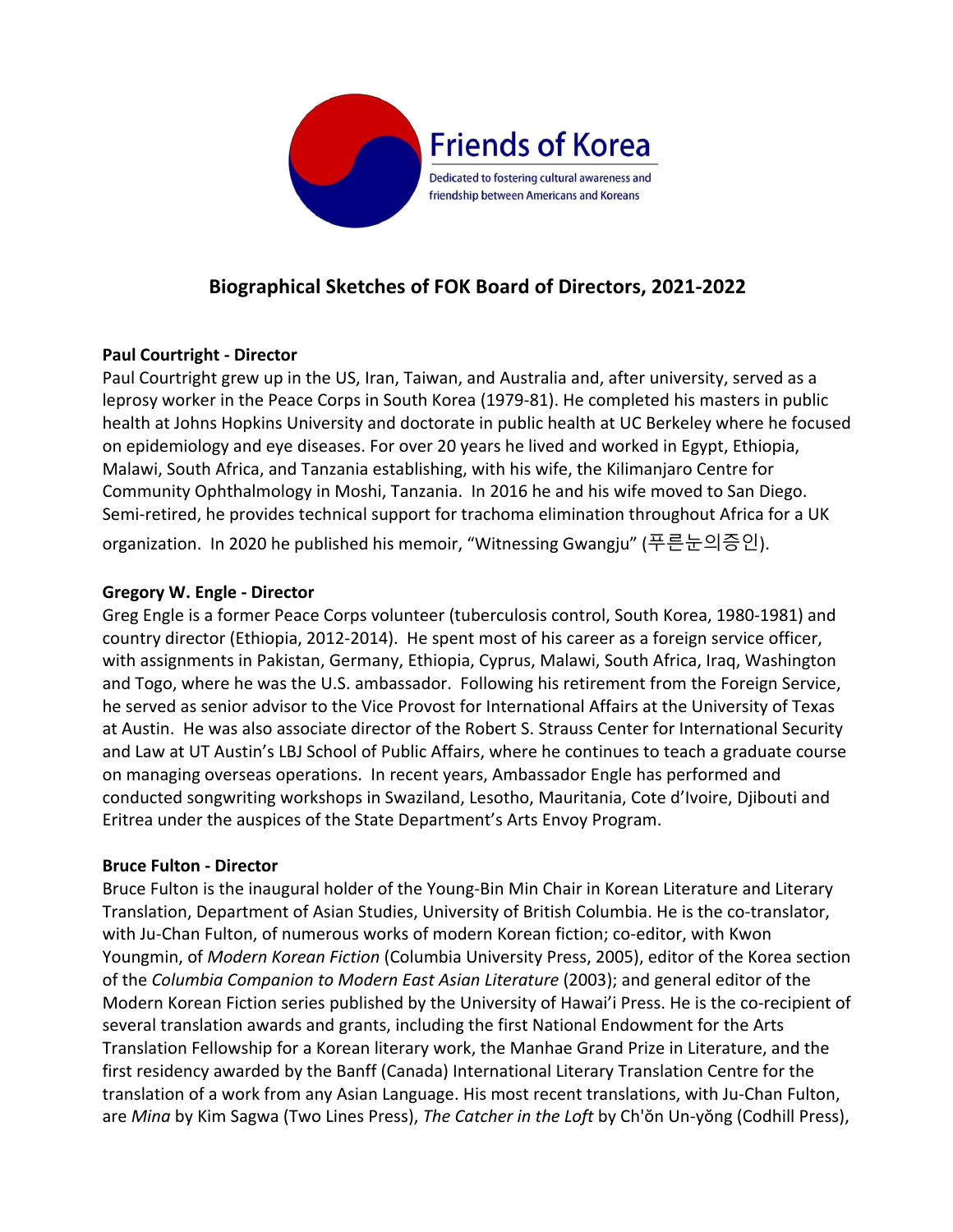and *One Left* by Kim Soom (University of Washington Press). Bruce was a Peace Corps volunteer from 1978 - 1980 and returns to Korea on a regular basis.

# **Christy Gavitt - Director**

Christy Gavitt was a Peace Corps volunteer from 1974-76, returning to 'uri nara' for another year as an intern with CARE-Korea. She then worked overseas in international relief and development programs for 32 years, 19 of those years with CARE. Her assignments included emergency programs nine countries, mostly in East Africa. In 1998-99, she did a six-month consultancy in North Korea during the famine. The program focused on the repair of embankments that had been damaged by the previous years' floods. From 2000, she managed HIV/AIDS and mother-child health programs in Mali, Togo, Namibia and Tanzania. After returning to the US, she worked for over five years as the Senior Health Coordinator with the American Red Cross' international program unit in Washington DC. She is currently a global health consultant.

# **Jenna Gibson - Director**

Jenna Gibson was the director of communications for the Korea Economic Institute of America until the fall of 2018. Her duties include handling KEI's media profile and outreach along with managing KEI's online presence. She is interested in public diplomacy and cultural exchange, particularly between the United States and South Korea. Before joining KEI, Jenna lived for two years in Cheonan as a Fulbright English Teaching Assistant. There, she taught weekly English lessons to more than 700 middle school students. Jenna earned a Master of Science in Foreign Service from Georgetown University in 2015. She graduated with a degree in journalism and international studies from the University of Nebraska-Lincoln in 2011. She is currently in a PhD program at the University of Chicago.

# **Suzanne Crowder Han—Vice President**

Suzanne Crowder Han has served as a writing consultant for the Korean Ministry of Culture and Information and later for Korea Telecom. Since 2005, she has been the director of the CIEE Study Center in Seoul (Council on International Educational Exchange). She serves on the Council of the Royal Asiatic Society, Korea branch, and has published several books about Korea. As a Peace Corps volunteer in Korea, Suzanne worked in tuberculosis control, then in maternal and child health. She then worked as a trainer for several Peace Groups including the last group.

# **Esther S. Im - Director**

Esther S. Im is Program Manager at the National Committee on North Korea, an NGO working to support and facilitate principled engagement between the U.S. and North Korea. Previously, she was a Junior Fulbright Researcher in South Korea (2015-16) and a Researcher at the Permanent Mission of the Republic of Korea to the United Nations, where she covered sanctions, nonproliferation, and disarmament issues during South Korea's second term on the Security Council (2013-15). She also has research and programmatic experience from internships at the US-Korea Institute at SAIS, Wilson Center, and Council on Foreign Relations. Esther has a MSc in Foreign Service from Georgetown University (MSFS) and a BA in International Relations-Political Science from Wellesley College. A native of Little Rock, Arkansas, Esther likes to read and brew makgeolli in her spare time.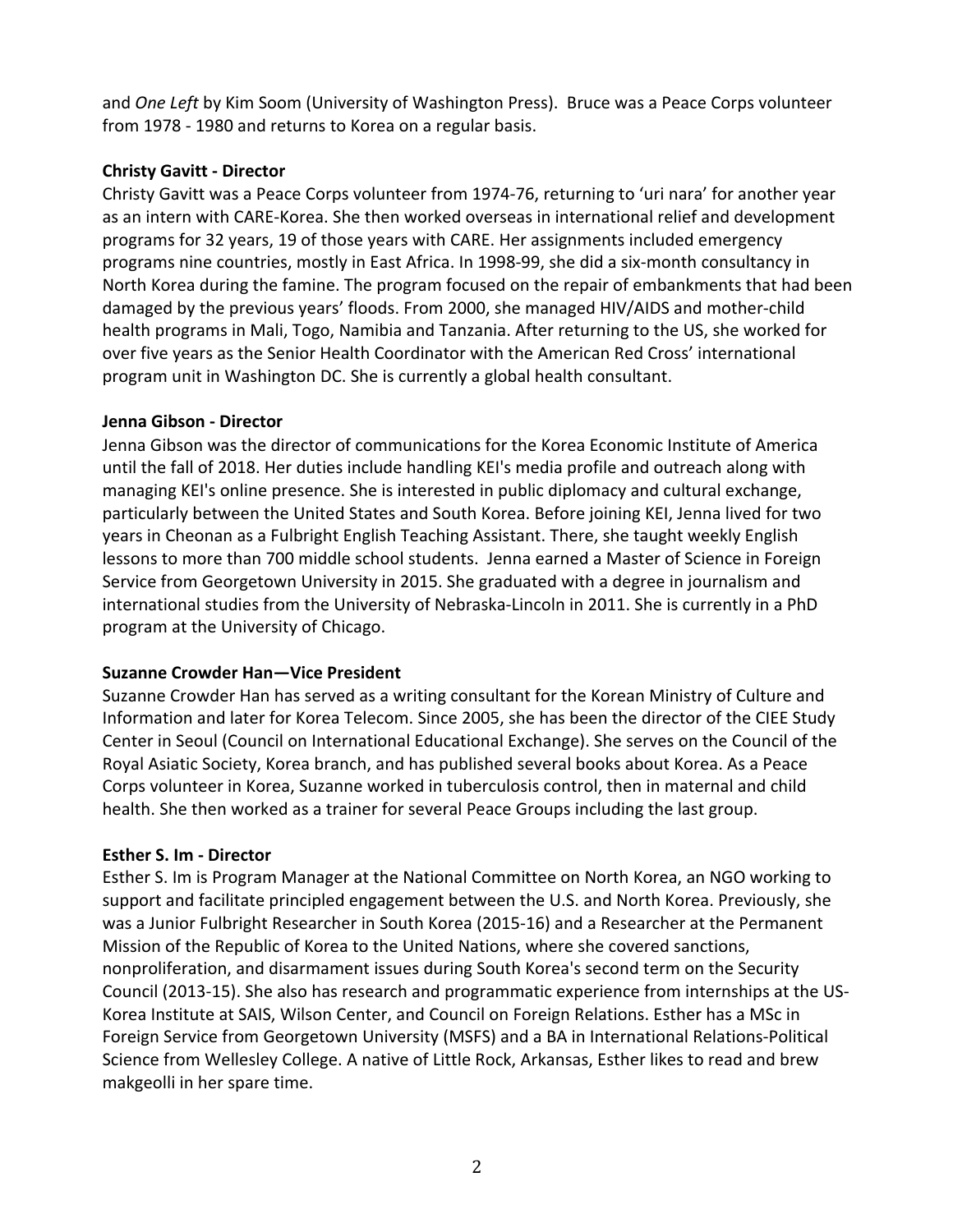# **Daniel D. Kim - Director**

Danny Kim is Assistant Professor in the Department of History at California State University, Fresno. He completed his PhD in Korean and Japanese History at the University of Wisconsin-Madison, focusing on the 1920s and 1930s while Korea was under Japanese rule. Prior to Fresno, he was Research Professor at Korea University and visiting faculty at Portland State University, involved in building a Korean Studies program and teaching a variety of courses on Korean culture and history. As a former Fulbright scholar in Korea, Danny understands the importance of cultural awareness and exchange. While born in the American south, Danny considers the beautiful state of Oregon to be home. He is currently working on a manuscript on a women's rights organization in the 1920s.

# **Joy Kim - Director**

Joy Kim is the Curator of the Korean Heritage Library (KHL) at the University of Southern California (USC). A graduate of Ewha Woman's University (BA, Library Science) and UCLA (MLS), she has held various leadership positions, most notably the President of the Council on East Asian Libraries (CEAL) of the Association for Asian Studies. A member of the USC faculty, she has published numerous books, book chapters, and articles on Korean librarianship and has also consulted for Yale, Vassar, Emory, and Duke University. In 2011, she was awarded the Order of Civil Merit from the Korean Government for "outstanding contributions to advancing awareness of Korean culture abroad" through her work at USC KHL and CEAL and her passionate work promoting the understanding of Korea. Personally, her background makes this position especially meaningful. She was born and raised in the countryside near Chonan and was a student at the middle school where two Peace Corps volunteers taught.

#### **Gerry Krzic—President**

Gerry Krzic is the director of the ESL and International Training & Development Programs at Ohio University. Prior to joining Ohio University, he was a Peace Corps volunteer in Korea, a Fulbright Scholar in former Yugoslavia and a university faculty member in Japan. He has written grants and conducted workshops for educators and students from the Middle East, Asia, Africa, and South America. He has served on National Fulbright ETA Selection Committees. His advanced degrees are in linguistics and intercultural communication. In 2014, he was awarded a Global Engagement Award by Ohio University for his dedicated service to international education.

#### **James Mayer – Vice President**

James Mayer spent 34 years overseas working for the U.S. government: for Peace Corps as country director [Korea, Philippines, Fiji, Kenya, Papua New Guinea and Tanzania]; for the Agency for International Development [Niger, Botswana, Burundi, Rwanda, Ivory Coast, Kazakhstan, Georgia, Ethiopia and the Congo]; and in assignments in Washington, D.C. He also worked as manager of AirTran Airways in Los Angele and Regional Manager for Hallmark Aviation Services in Southern California. Jim has received numerous awards, including Civil Honor Award from the Republic of Korea. He is a member of the LAX Kiwanis Foundation, as well as a trustee of the Orange County World Affairs Council.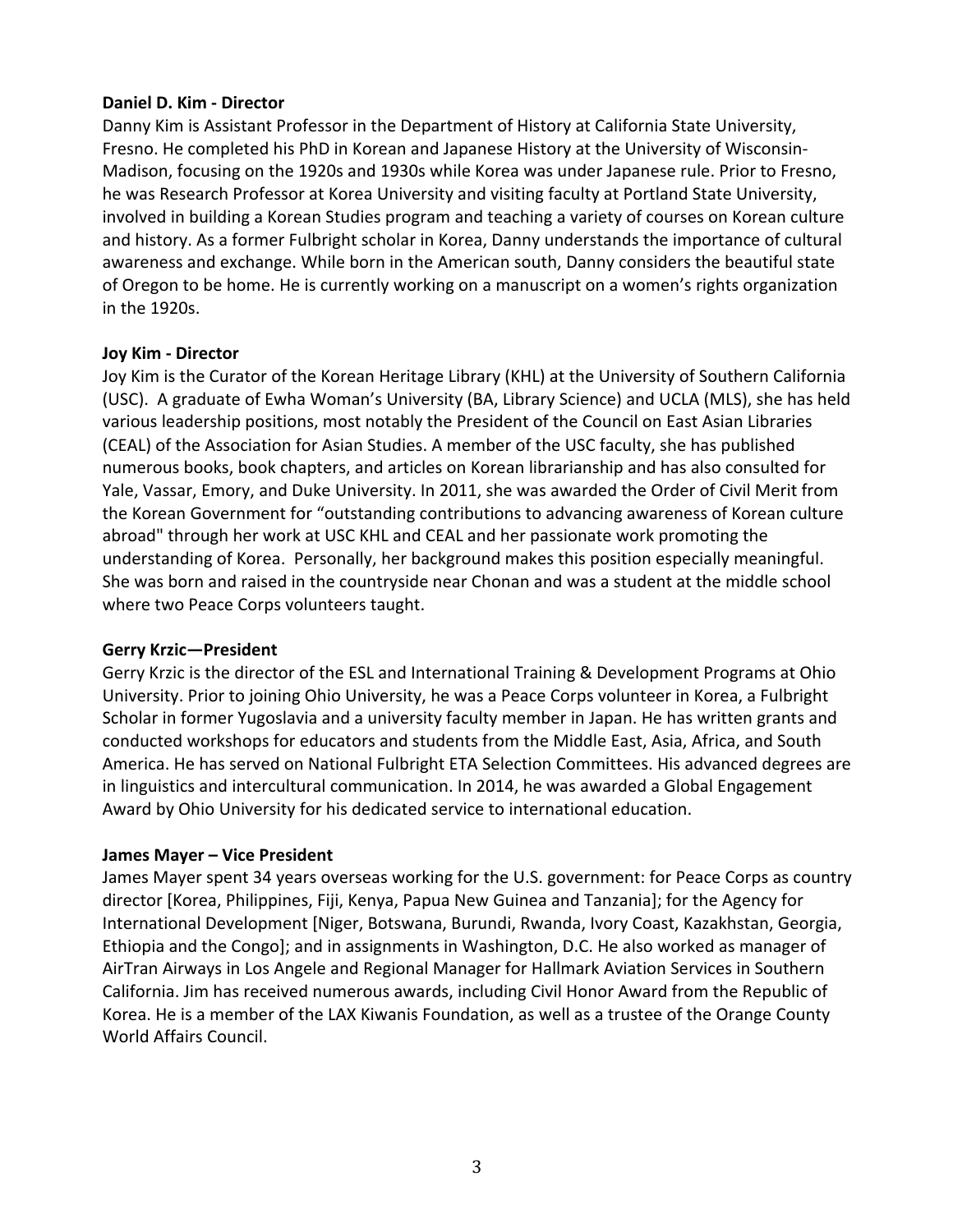# **Ekaterina Mozhaeva - Director**

Ekaterina Mozhaeva is the Event and Communications Officer at the Center for East Asian Studies, Stanford University working with East Asia-focused faculty, programs and departments to bring preeminent scholars and researchers to Stanford and other East Asia-related programming. She works on the Korean Humanities Lecture Series which aims to expand knowledge and understanding of Korean history, art, literature and language. Previously, as a master's student at Georgetown University, she focused on issues affecting the Korean peninsula and interned at the East Asia Institute in Seoul. Ekaterina served two-years as a Fulbright English Teaching Assistant in Cheongju, followed by study at the Sogang University Korean Language Education Center (KLEC) in Seoul and interned at the Korean Human Rights Foundation.

# **Timothy O'Brien - Director**

Timothy O'Brien has worked for many years as a lawyer and consultant in international firms with a focus on Korea; he is currently Of Counsel to Dentons Lee in Seoul. His work takes him back to Korea several times a year. Prior to his legal career, Tim was a Peace Corps volunteer at Gunsan Commercial High School and South Middle School and an advisor to the Ministry of Education in Seoul. As a Peace Corps staff member, he served as regional director for Chungcheong-do and Gyeongsang-do and as program officer for Peace Corps Korea in Seoul. Tim's wife, Hyon O'Brien, is a former op-ed columnist on personal topics for the Korea Times. Tim also serves on the board of directors of the International Foundation for Ewha Womans University, his wife's alma mater.

# **Janice Gow Pettey - Secretary**

Janice served as a village health volunteer in rural Korea in the late 1960s. Her subsequent career has been in the nonprofit sector, primarily in development and executive positions for institutions like United Way, The Asia Foundation, Sacramento Region Community Foundation and Palo Alto University. She earned her doctorate degree in the School of Education at University of San Francisco, where she has taught as an adjunct professor for 25 years. She also teaches for the Lily Family School of Philanthropy at Indiana University, Indianapolis. Janice is the author/editor of books on diversity and ethics in the nonprofit sector. Korea is a country close to Janice's heart. Beginning as a Peace Corps volunteer her interest and work have developed over the decades. Janice lives in San Francisco with her family.

#### **David Roden—Treasurer**

David Roden had a 30-year career in international commercial banking and served for 17 years as an external non-executive director of Halla Climate Control, including two years as audit committee chair. He currently serves as Honorary Consul for the Republic of Korea in Michigan and as President of the Consular Corps. David has extensive experience in working with Asian organizations and in North America and facilitating their success including: Japan Business Society of Detroit Foundation, Japan American Societies of Detroit (officer), Japan American Society of Chicago, Friends of Asian Art and Culture of the DIA, and National Association of Asian American Professionals. Additionally, he is a founding member of the Private Director's Association Detroit chapter.